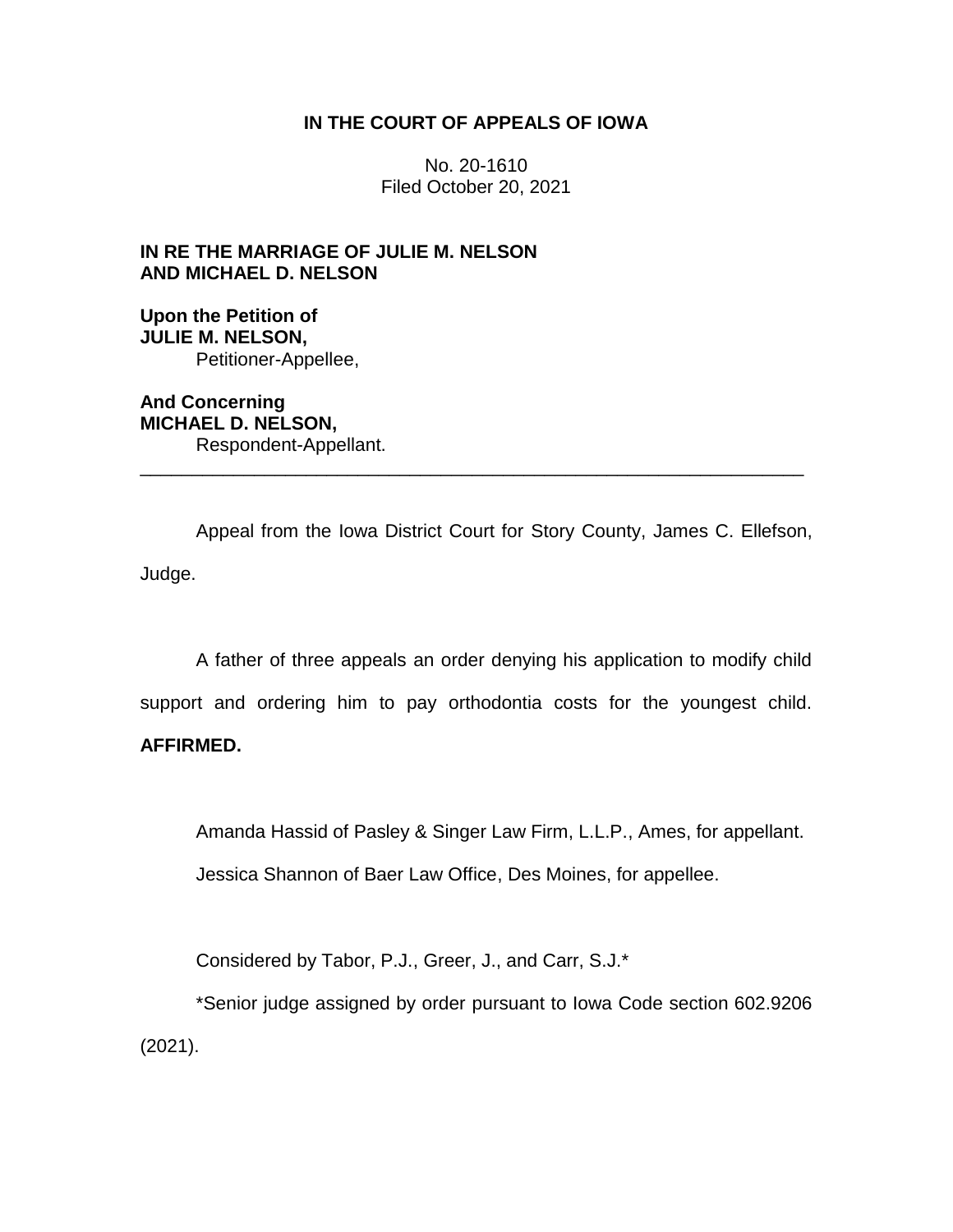## **TABOR, Presiding Judge.**

 $\overline{a}$ 

A 2005 divorce decree ordered Michael (Mick) Nelson to pay \$873.14 per month to support his three children: L.N., M.N., and S.N. The decree also directed the support "shall be recalculated" when each child was no longer eligible based on "the then current Child Support Guidelines." Mick contends that "step-down provision is "self-executing." And now that all three children have graduated from high school, he claims his child support obligation should end. Mick appeals the district court's denial of a retroactive reduction. He also contests an order that he pay a portion of uncovered orthodontia expenses for S.N., the youngest child. Because the district court properly handled the child support and medical support issues, we affirm.

## **I. Facts and Prior Proceedings**

Mick and Julie Nelson married in 1993, had three children, and divorced in 2005. The divorce decree placed physical care of the children with Julie and ordered Mick to pay support for each child until the age of majority or high school graduation.<sup>1</sup> The oldest, L.N., graduated in 2015; M.N. in 2017; and S.N. in 2020. Although the decree anticipated a change in Mick's child support obligation as each child left home, he did not seek recalculation until 2020.

That year, Mick filed a pro se request to end his obligation because the children no longer qualified for support. Julie answered and counterclaimed, asserting that she initiated a collection action because Mick "had missed or made

<sup>&</sup>lt;sup>1</sup> Along with the decree, the court issued an order to Mick's employer requiring income withholding for the child support obligation. The court updated the incomewithholding order when Mick's employer changed in 2008, 2011, and 2018.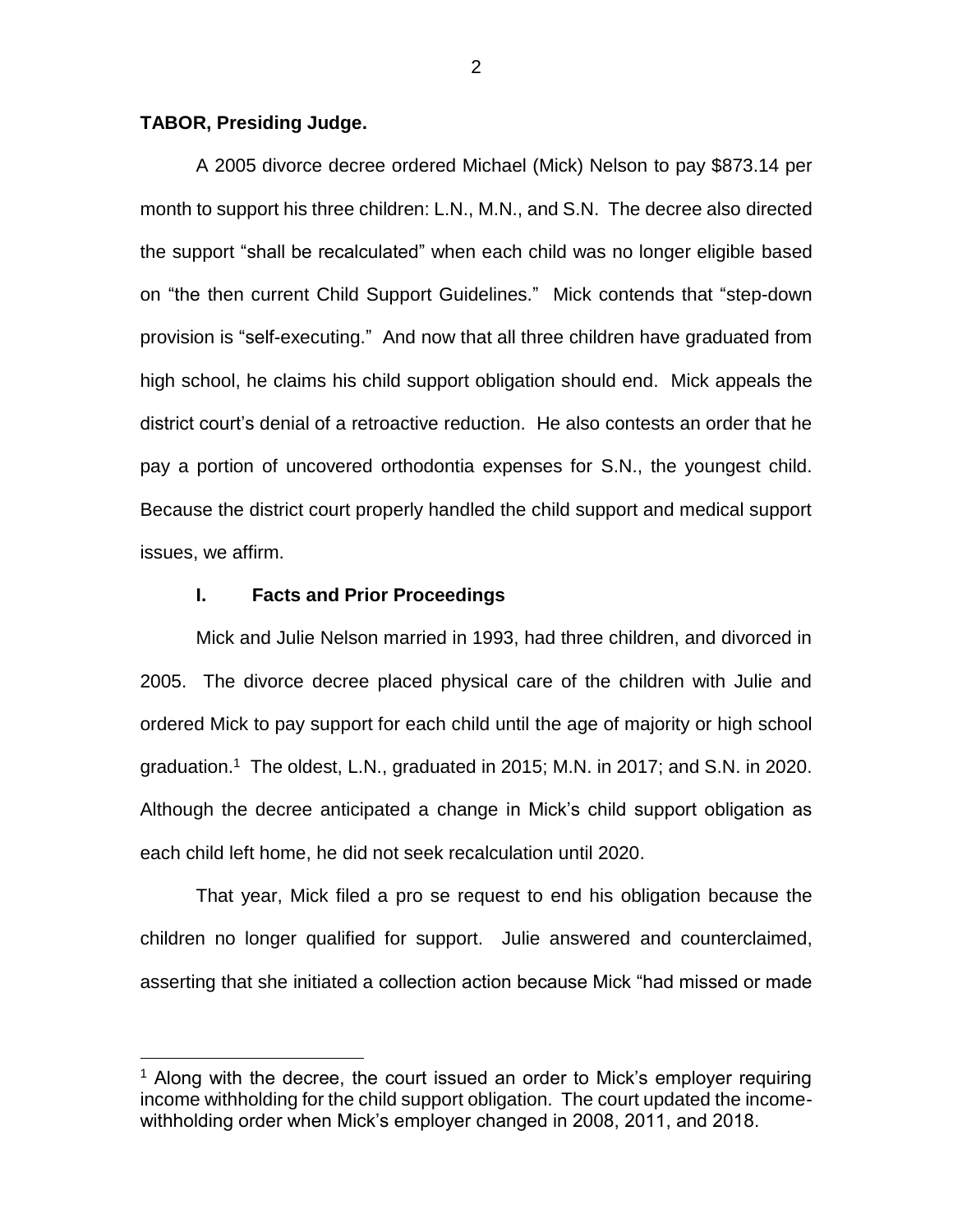incomplete child support payments." She argued his obligation should not be terminated until he paid his back support of over \$16,000.<sup>2</sup> Julie also applied for a rule to show cause why Mick should not be held in contempt. In an accompanying affidavit, she alleged that Mick owed her \$3144.90 for S.N.'s orthodontics treatment.

Through counsel, Mick answered Julie's counterclaim. In that filing, he alleged that his monthly support obligation dropped to \$819.63 in 2015, and to \$602.91 in 2017. He based those calculations on the parties' 2005 incomes. In June 2020, the court ordered Mick's support obligation for S.N. to terminate. The court clarified:

There is an additional set of issues revolving around whether support for the first two children should have terminated automatically or not, and, if the amount of support should have been changed, which set of guidelines should have been used and what incomes should have been used.

. . . . . . . Determination of whether there was a back child support obligation and, if so, what the amount of that back support obligation is presents both legal and factual issues that are too complex to be submitted in the limited amount of time that the court has on a court service day. That issue must be set for trial.

After that order, Julie filed her own clarification:

<sup>&</sup>lt;sup>2</sup> In 2018, Mick—who had moved to California—petitioned to modify the decree to change then sixteen-year-old S.N.'s physical care from Julie to him. But he voluntarily dismissed that modification petition in 2019 before the court considered it. Julie testified that during mediation for that modification action they ran the numbers through the child support guidelines and "determined that he would actually have to pay more with both our incomes." But she did not pursue an increase in support because she "didn't have the money to start that course of action." In her June 2020 brief resisting the termination of child support, Julie asserted that Mick's salary had doubled since the decree was entered in 2005. As proof, she attached a 2018 statement from the University of California, San Diego, showing his gross annual earnings as \$91,250. The 2005 decree showed Mick's gross annual earnings as \$43,000.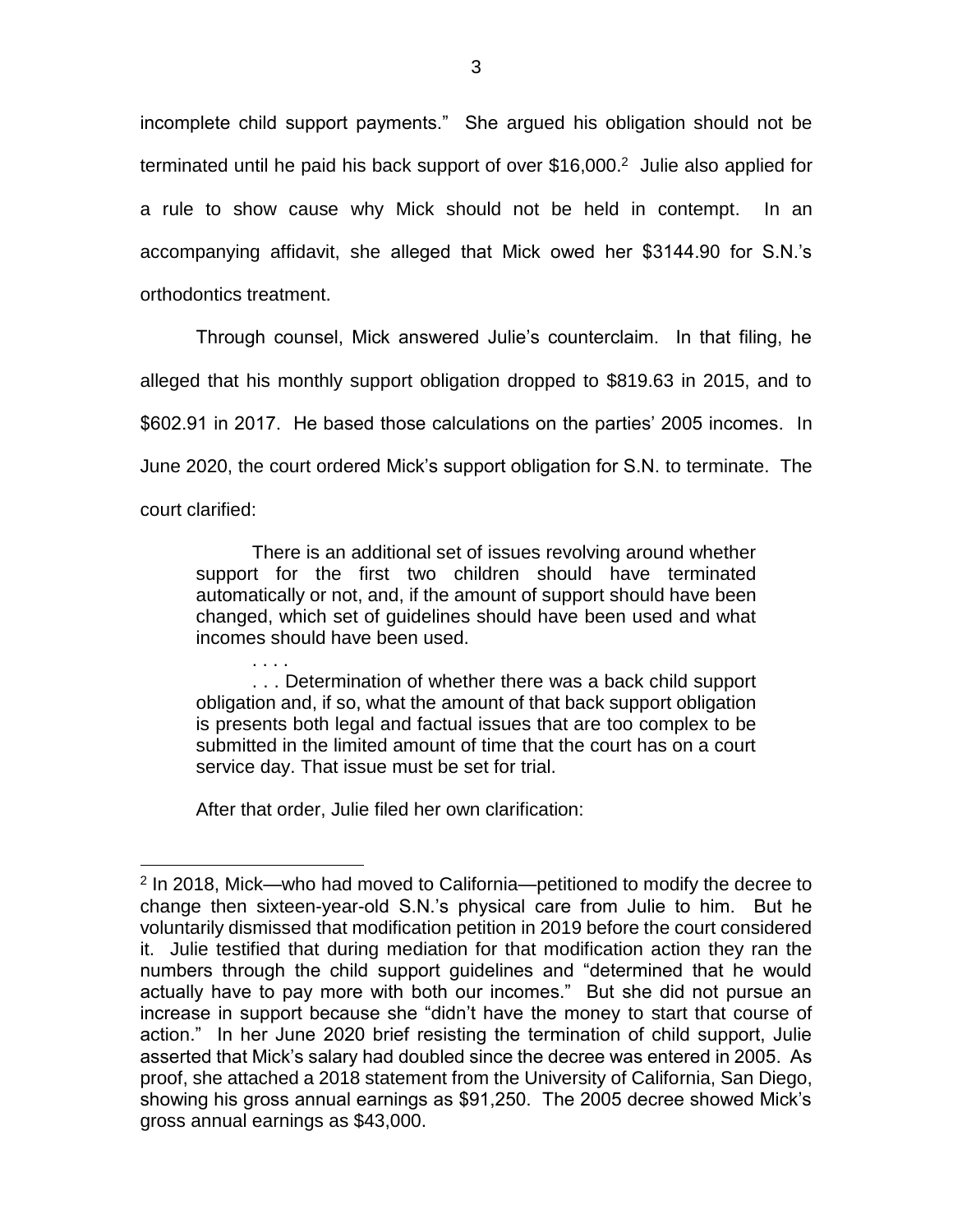[H]ad [Mick] sought a modification of child support when each of the prior children became ineligible, the guidelines at that time, along with the parties income in 2015 and 2017, would have been used to determine child support, which might have been higher or lower than the current amount of \$873.14. Unfortunately, that was never done.

The district court set trial for October 2020. Two months ahead of that, Mick launched discovery. In response, Julie filed a notice stating that she had served her answers by email. About two weeks before trial, Mick moved to strike all objections to his discovery requests, to deem all matters admitted, to compel discovery responses, and for summary judgment on the contempt action. The motion complained that Julie's unsigned email responses violated Iowa Rule of Civil Procedure 1.422(1). Julie resisted those requests. The court considered the discovery fight at a brief hearing on October 19. Afterward, the court denied Mick's motions to strike all objections, to deem all matters admitted, and to compel, but reserved specific discovery matters for the October 22 trial. $3$  At that trial, Mick and Julie were the only witnesses. Mick testified that he believed he had overpaid \$1,219.62 based on the "step-downs" as the children graduated from high school. He alleged that when L.N. graduated in 2015, he and Julie agreed that his support payment would be "around 700 and something dollars for two children." But he agreed the billed amount remained \$873.14 as stated in the decree. Julie testified that Mick owed a balance of \$16,243.69 on his child support. She also asserted that Mick should reimburse his share of S.N.'s orthodontic treatment.

 $3$  On the eve of trial, Mick filed a brief resisting the contempt action. Mick acknowledged he was sometimes in arrears in his child support. But he claimed, "When his older children became ineligible to receive child support, . . . he continued paying the same amount as before in order to close the gap between what he owed and what he had paid."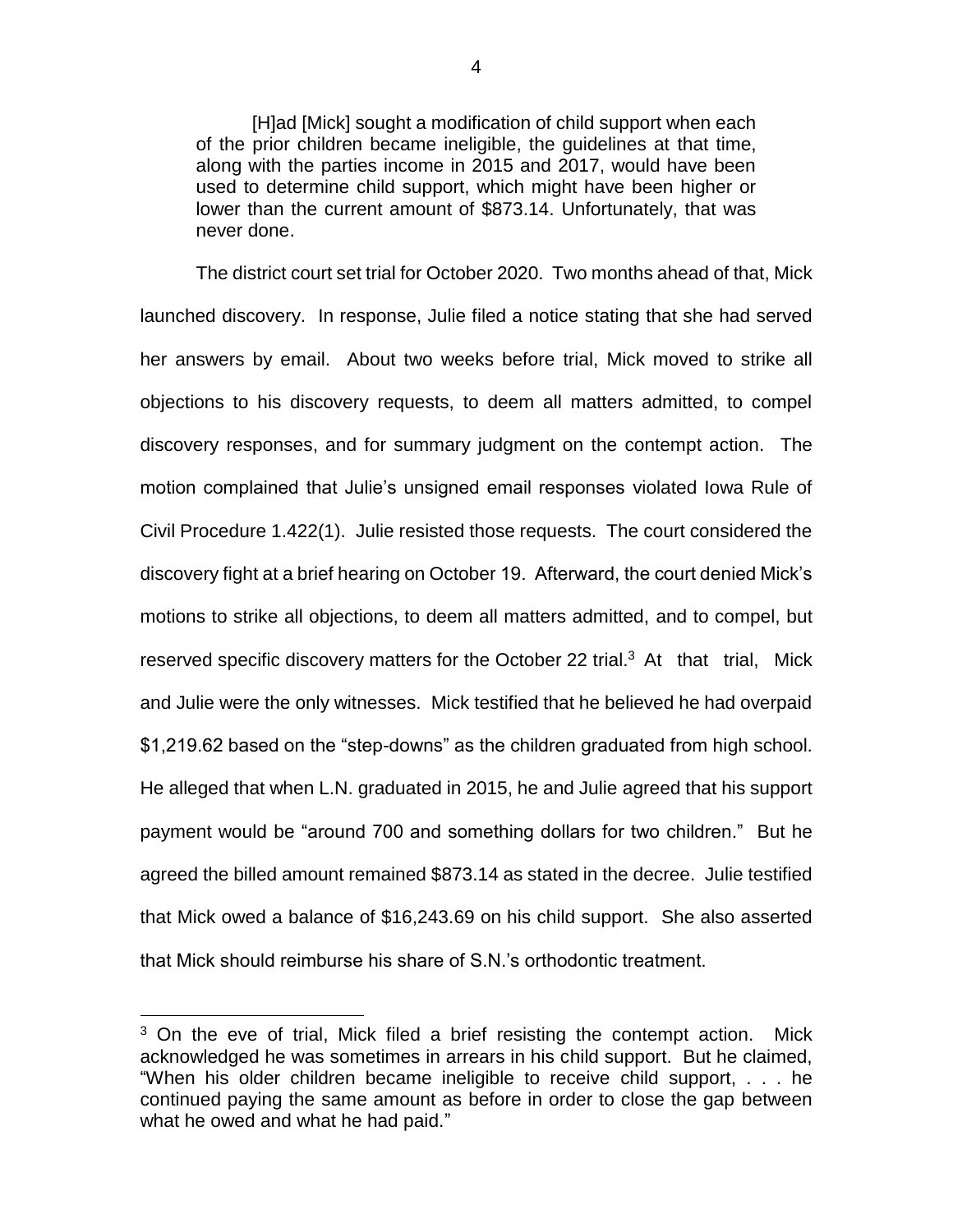The district court ruled that Mick owed \$16,243.69 in delinquent child support. It rejected his argument that the child-support reduction provision in the decree was "self-executing." The court also found Mick liable for \$2,501.40 in uncovered medical expenses for S.N.'s orthodontia. Offsetting those sums, Julie owed Mick \$3,689.45 in missed payments toward student loan debt. So the court ordered Mick to pay Julie a net amount of \$15,055.64. The court declined to hold Mick in contempt for failure to timely pay his child support, instead requiring income withholding to recoup the back support.

Mick appeals, raising three issues: child support, medical support, and alleged discovery violations.<sup>4</sup> He also seeks appellate attorney fees. Julie defends the district court ruling and likewise asks for appellate attorney fees.

## **II. Standard of Review**

 $\overline{a}$ 

Because a proceeding to modify or implement a dissolution decree subsequent to its entry—is tried in equity, our review is de novo. *In re Marriage of Pals*, 714 N.W.2d 644, 646 (Iowa 2006). Under that review, "we examine the entire record and adjudicate anew the rights on the issues properly presented." *In re*

<sup>&</sup>lt;sup>4</sup> We address only two of those three issues. We decline to reach Mick's challenge to Julie's alleged discovery violations because he did not preserve error. True, in its October 21, 2020 ruling, the court rejected remedies that Mick promoted for the alleged violations. But the court reserved the crux of the discovery dispute for trial. For instance, the court held Julie's "failure to produce an item of evidence on the basis of an objection that had no merit may be the basis for a ruling against [her] on specific matters at trial." In discussing Mick's request for admissions, the court ruled that Mick could "raise this contention with respect to specific issues at trial." But because Mick did not object to Julie's trial exhibits that were the subject of the discovery dispute, he waived error. *See UE Loc. 893/IUP v. State*, 928 N.W.2d 51, 61 (Iowa 2019) (explaining "a party receiving a preliminary ruling that does not unequivocally decide an issue must do more to preserve the issue for appellate review").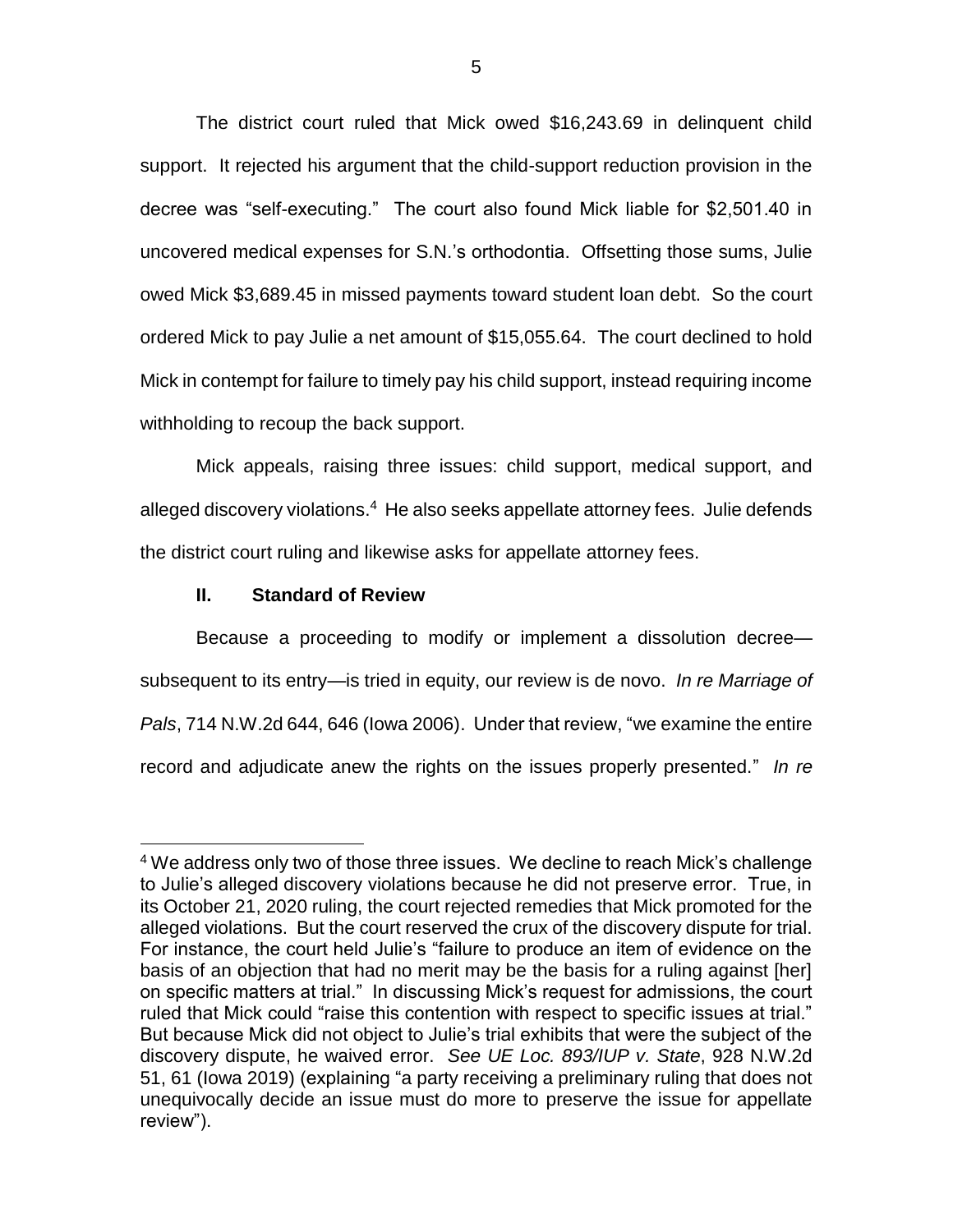*Marriage of Maher*, 596 N.W.2d 561, 564 (Iowa 1999). The district court has reasonable discretion in determining whether modification is warranted, and we will not disturb the exercise of that discretion unless there is a failure to do equity. *Id*. at 565.

#### **III. Analysis**

#### **A. Child Support**

Mick frames his first issue like this: "Do child support amounts ordered in family law decrees automatically step down once the child becomes ineligible for support pursuant to Iowa Code section[s] 598.1 and 598.21 [(2020)]? (Are stepdowns 'self-executing?')" To counter, Julie argues their divorce decree did not "provide the necessary specificity to be self-executing."

We start with the language of the decree. Based on the parents' net monthly incomes in 2005, 5 the decree ordered Mick to pay \$873.14 per month to support the three children. The decree also provided "that when [Mick's] obligation for child support reduces to two children and then to one child, the child support amount shall be recalculated based on the then current Child Support Guidelines."

Is this provision self-executing?<sup>6</sup> In other words, did Mick's child support obligation decrease when L.N. graduated from high school in 2015, and decrease again when M.N. graduated in 2017, without him taking any action to recalculate

<sup>5</sup> Mick's was \$2951.81, and Julie's was \$2153.89.

<sup>&</sup>lt;sup>6</sup> For a definition of self-executing, both the district court and Julie looked to *Scheffers v. Scheffers*, which explained: "A self-executing order has been defined by this court as one which requires no act of a ministerial or other officer to put it into effect." 44 N.W.2d 676, 679 (Iowa 1950) (internal quotation marks omitted). Also helpful, an instrument is "self-executing" if it is "effective immediately without the need of any type of implementing action." *Self-Executing*, *Black's Law Dictionary* (11th ed. 2019).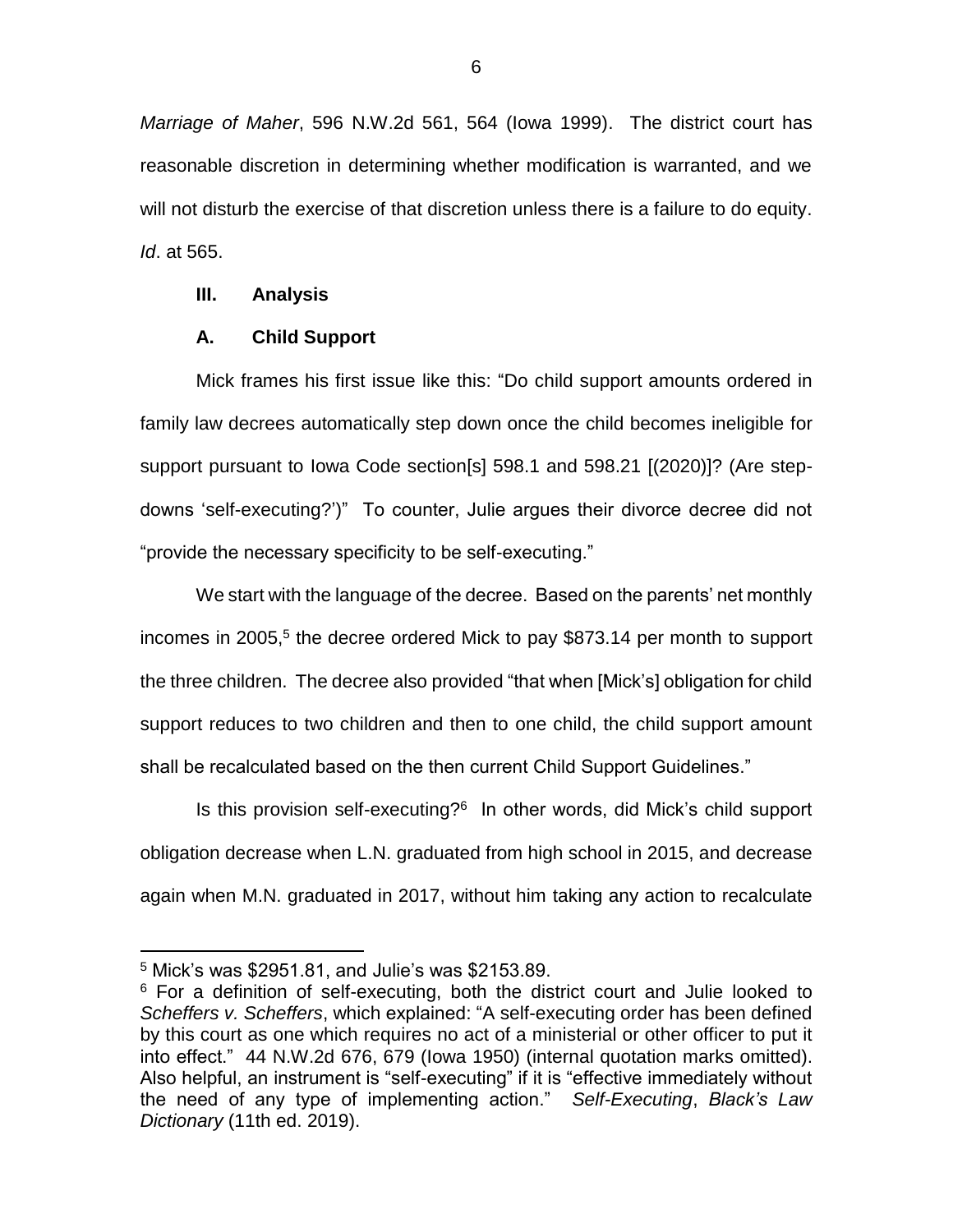the amount or have the amount recalculated? Mick insists the answer is yes. He argues when a child becomes ineligible for support under the definitions in Iowa Code section 598.1, "any award of support must cease." He relies on *In re Bisenius*, 573 N.W.2d 258, 261 (Iowa 1998), and *In re Swanson*, No. 05-1953, 2006 WL 3313896, at \*2 (Iowa Ct. App. Nov. 16, 2006).

Disagreeing, Julie contends both cases are inapposite. Why? Because in *Swanson*, the decree established the support amount due when the father was no longer required to pay for one of the two children. 2006 WL 3313896, at \*1 n.1. No recalculation required. Similarly, in *Bisenius*, the order provided that support for all children be based on a percentage of the father's income and set out the applicable percent based on the number of children qualifying for support. 573 N.W.2d at 259–60. Again, no recalculation necessary. In those cases, "selfexecuting" referred to the conditions triggering the child's ineligibility for support. *Id.* at 261; *Swanson*, 2006 WL 3313896, at \*2. When those conditions were satisfied, the obligation changed—without any implementing action—into a new and predetermined obligation. By contrast, under the Nelsons' decree, when the conditions triggering a child support change occurred—a child turned eighteen or graduated from high school—someone, either the parties or the court, had to recalculate the amount based on updated child support guidelines unknown at the time of the decree.<sup>7</sup>

 $7$  Under Iowa law, child support quidelines must be updated at least every four years. Iowa Code § 598.21B(1)(a); *see also* 42 U.S.C. § 667(a). The Iowa child support guidelines changed several times as the parents' young children grew up and aged out of child support eligibility.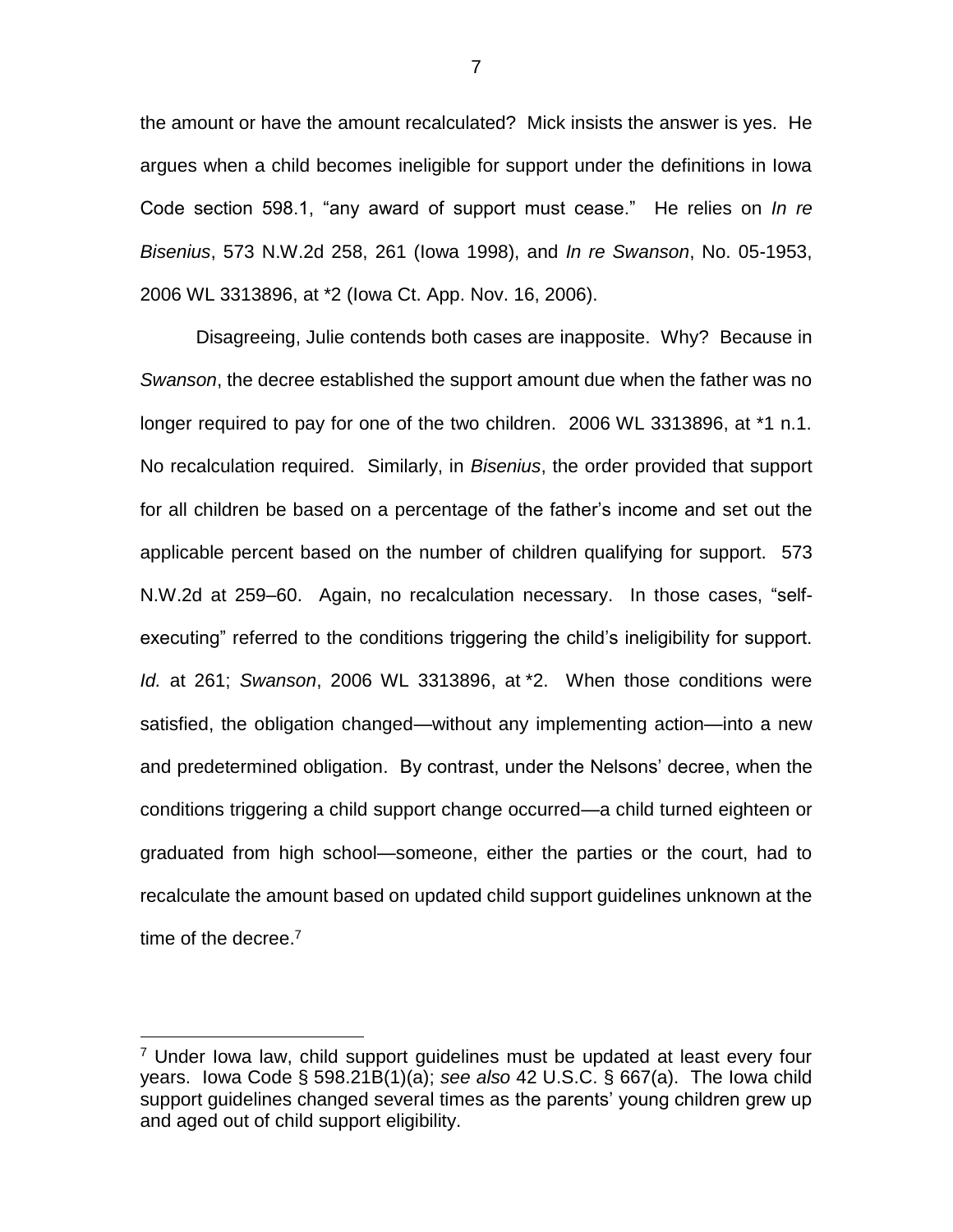And Mick admits as much in his trial brief, "Without dispute, Julie or Mick had the opportunity to modify the support order at any time. Whether for strategic reasons or lack of interest, neither did so." Mick added: "At this late date, it is not possible to calculate [the support amount] according to the parties' income." Despite that admission, Mick argues "it is certain that [he] owes less than [Julie] argues, and less than the district court ordered. What is unknown is whether [Mick] owes anything at all." He places the burden of proof on Julie because she brought the contempt action. From there, he asserts she "put on no evidence" to show he owes support in arrears "after accounting for the step-downs." As his bottom line, he urges that her claim must be dismissed.<sup>8</sup>

On the burden question, Julie again disagrees. She contends Mick, as the obligor, had "an affirmative duty to seek formal modification of the support order" if he believed his obligation had changed. *Cf. In re Marriage of Belger*, 654 N.W.2d 902, 909 (Iowa 2002) (discussing offset for social security dependency benefits). We agree. The obligor parent cannot on their own reduce child support payments (or determine the customary payment makes up for arears) without requesting court approval. *See id.* ("This rule is consistent with the public policy that courts, not the parties, should fix the proper amount of child support."). And once Mick sought modification, his request was one dimensional. He asked to stop paying support because the youngest child was no longer eligible. Julie resisted, arguing his obligation should not end until he had paid in full. In that procedural posture, Mick had the burden to show he did not owe back support.

<sup>&</sup>lt;sup>8</sup> Mick's argument overlooks the fact that the district court refused to hold him in contempt. So we are not reviewing the contempt ruling.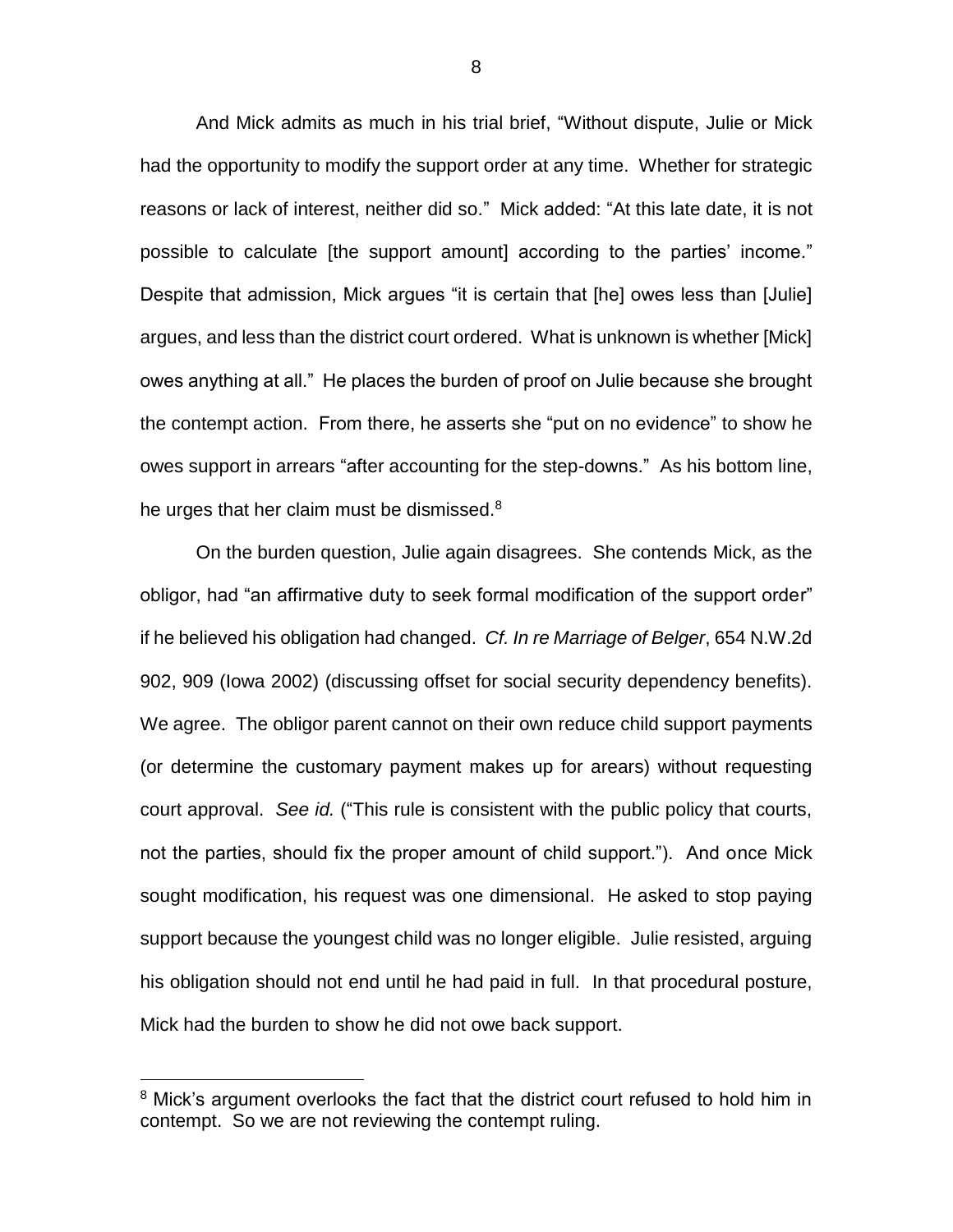Still, Mick defends his self-help measure. He compares his situation to the obligor, Leonard, in *In re Marriage of Youngblut*, who independently calculated his lower child support obligation after the older of his two children graduated from high school—despite an ambiguous provision in the decree. No. 05-0807, 2006 WL 469786, at \*2 (Iowa Ct. App. Mar. 1, 2006). A few months after Leonard started paying less support, he sought a declaratory judgment to verify the reduced amount was appropriate. *Id*. In arguing the step-downs in his own decree were self-executing, Mick reasons: "The actual calculations may be done promptly, as in *Youngblut,* or they may be done years later."

Problem is, years later, Mick did not do "actual calculations" of the amounts he owed under the language of the decree. He also did not ask for a declaratory judgment to interpret the meaning of the phrase "shall be recalculated" based on then current child support guidelines. In fact, Mick argued a belated calculation using the parties' accurate incomes and guidelines from 2015 and 2017 was now impossible. Accepting that as true, we have no way to know if Mick indeed overpaid. Perhaps using his higher income, which is double his 2005 income, he may have owed the same or more child support for two and then one child. And his professed belief that his overpayments went to back support is unavailing. "Generally speaking, a father is not entitled to credit against arrearages for overpayments in support money which he made to the mother." *See Pals*, 714 N.W.2d at 650 (citing Robert A. Brazener, *Right to Credit on Accrued Support Payments for Time Child is in Father's Custody or for Other Voluntary Expenditures*, 47 A.L.R.3d 1031, 1037 (1973)).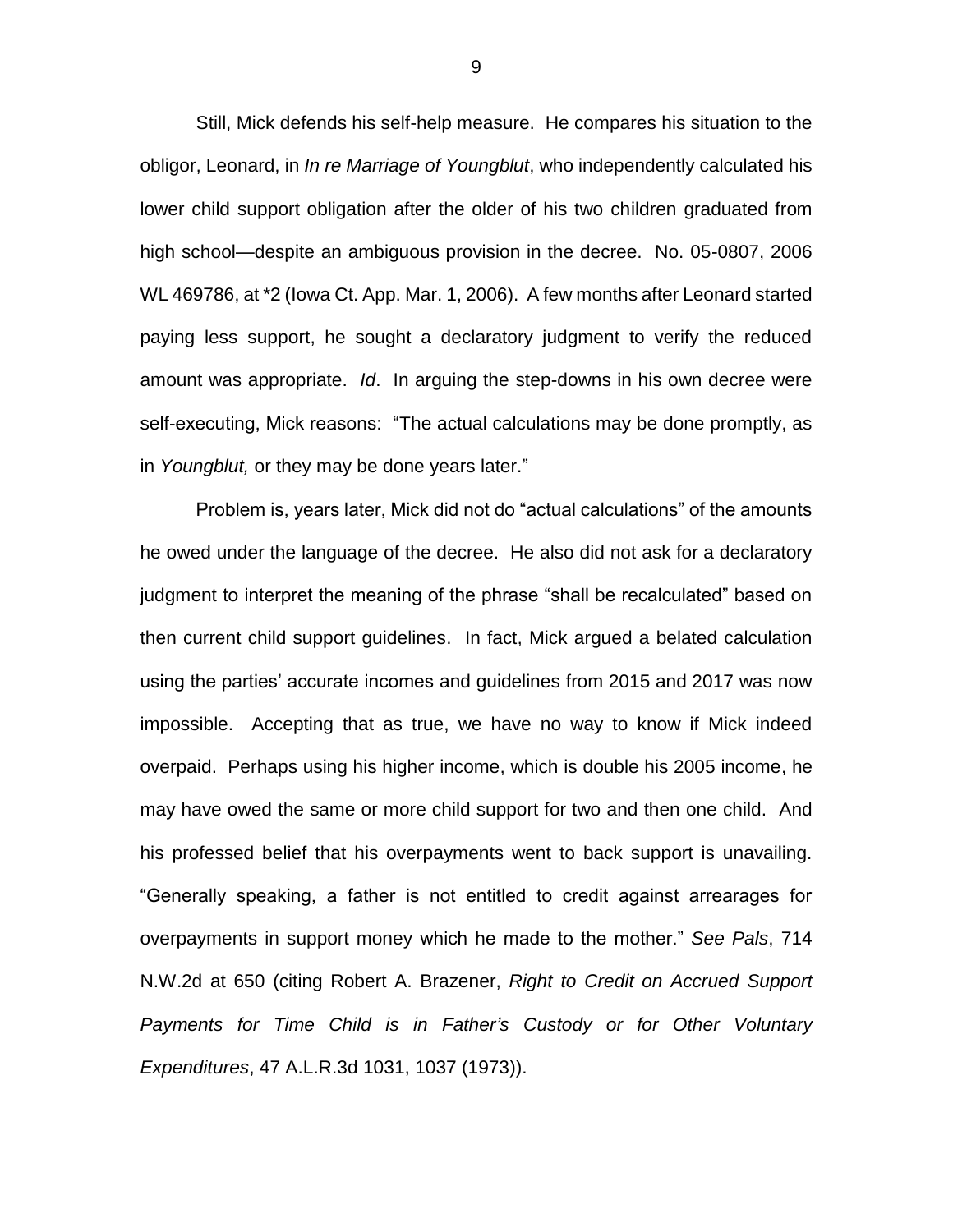For purposes of fixing the level of payment for two children and then one child, the support language in the 2005 decree was not self-executing. Recalculating an equitable amount required knowledge of the parties' incomes in 2015 and 2017 and access to the updated child support guidelines. *See In re Marriage of Mullen-Funderburk*, 696 N.W.2d 607, 611 (Iowa 2005) (holding that "[w]here a decree has not established a fixed level of payment," the modified amount "should be based on both the facts and the law in existence when the determination is made"). Granted, Mick would have been able to show a change in circumstances. *See In re Marriage of Kupferschmidt*, 705 N.W.2d 327, 332 (Iowa Ct. App. 2005) ("Clearly when a child support award is based on two qualifying children and one no longer qualifies, there has been a substantial change in circumstances."); *see also* Iowa Code § 598.21C(1). But he also needed to take some action to implement the recalculation. Because he did not do so, we find the district court properly calculated the amount of back support he owed to Julie.

## **B. Medical Support**

We next consider the district court's determination that under the terms of the decree, Mick was indebted to Julie for \$2501.40 in uncovered medical expenses. *See generally* Iowa Ct. R. 9.12(5) (the Iowa Child Support Guidelines regarding medical support). The Nelsons' decree ordered Julie to pay the first \$250 per child per year in uncovered medical expenses. The parents were to split uncovered expenses beyond that initial \$250 in proportion to their incomes, with Mick paying fifty-five percent and Julie paying forty-five percent. The decree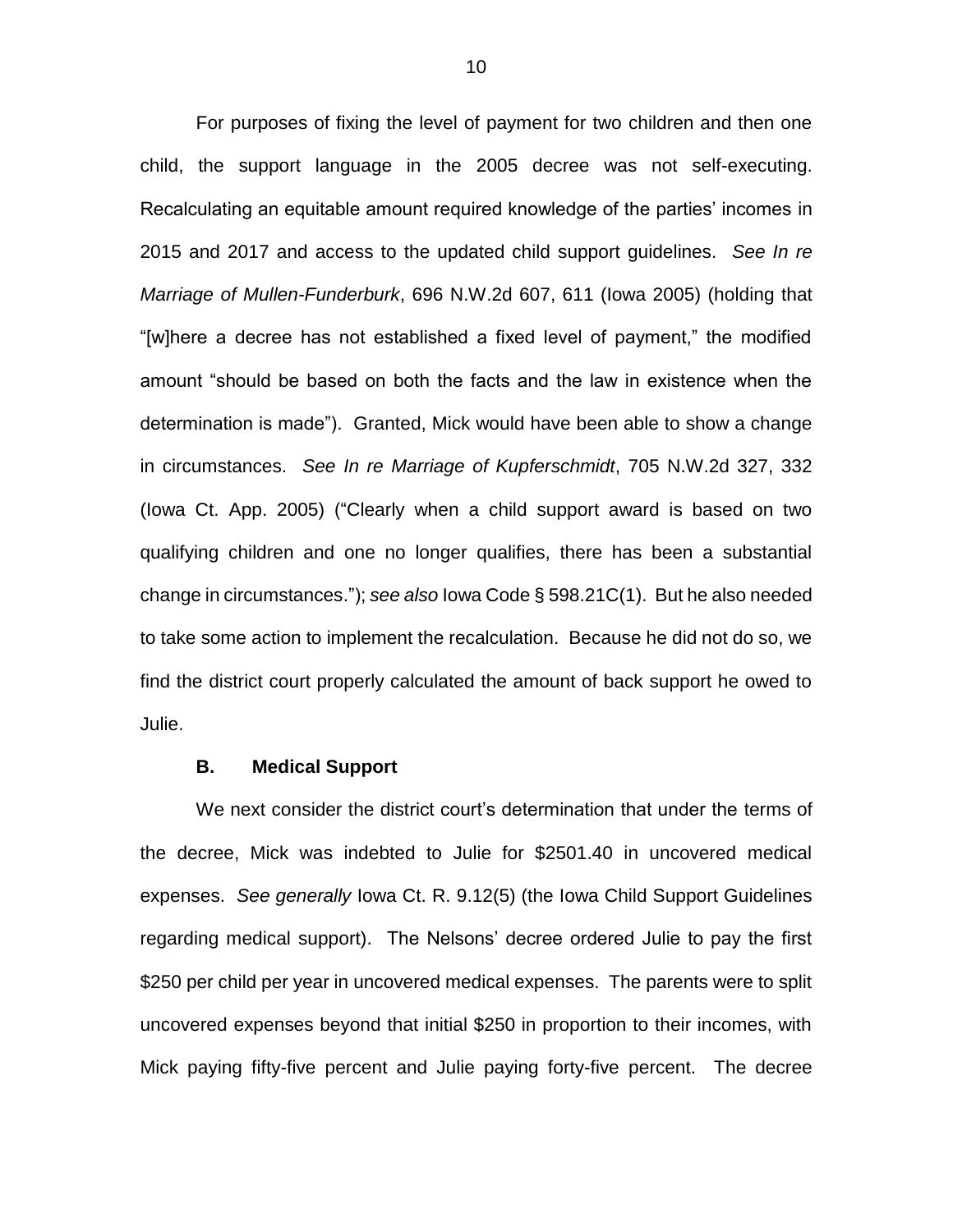defined those expenses as including reasonably necessary orthodontia.<sup>9</sup> The decree also required the obligee to "present a receipt" within thirty days of incurring the expense.

Mick contends Julie was not entitled to reimbursements for expenses she paid for S.N.'s orthodontia.<sup>10</sup> He gives two reasons: (1) Julie did not timely provide him a receipt<sup>11</sup> and (2) the court's calculations are not supported by the record. He questions how much of the expense was incurred after S.N. graduated from high school.

In defending the order, Julie rejects those reasons. On timeliness, she points to an exhibit showing her attorney contacted Mick's attorney on January 8, 2019, providing the orthodontic payment plan and giving options for paying his share.<sup>12</sup> Julie's payments into that plan started eleven days later. She also

 $9$  We do not read Mick's brief as challenging whether the orthodontia work was medically necessary. And one parent may recover funds for reasonable and necessary medical expenses even if the other parent has not consented to the child's treatment in advance. *See In re Marriage of Demmer*, No. 99-0665, 2000 WL 378265, at \*2 (Iowa Ct. App. Apr. 12, 2000) (rejecting father's claim "he should not be responsible for half the cost of orthodontic braces for the children because he was neither consulted before authorization of such treatment nor was it made clear to him whether braces constitute necessary medical and dental care").

<sup>&</sup>lt;sup>10</sup> Julie contests error preservation on this issue, pointing out that Mick cites no legal authority to back his position. *See* Iowa R. App. P. 6.903(2)(g)(3) ("Failure to cite authority in support of an issue may be deemed waiver of that issue."). We agree his lack of authority hinders our review, but opt to overlook his waiver and address the merits. *See In re Est. of Boman*, No. 16-0110, 2017 WL 512493, at \*14 n.22 (Iowa Ct. App. Feb. 8, 2017).

<sup>&</sup>lt;sup>11</sup> Much of Mick's argument focuses on what he perceives as discovery violations by Julie. Those claims do not excuse him from paying his share of the uncovered medical expenses.

<sup>&</sup>lt;sup>12</sup> That information did not surprise Mick, who testified that L.N. told him around Christmas 2018 that she would be getting braces.